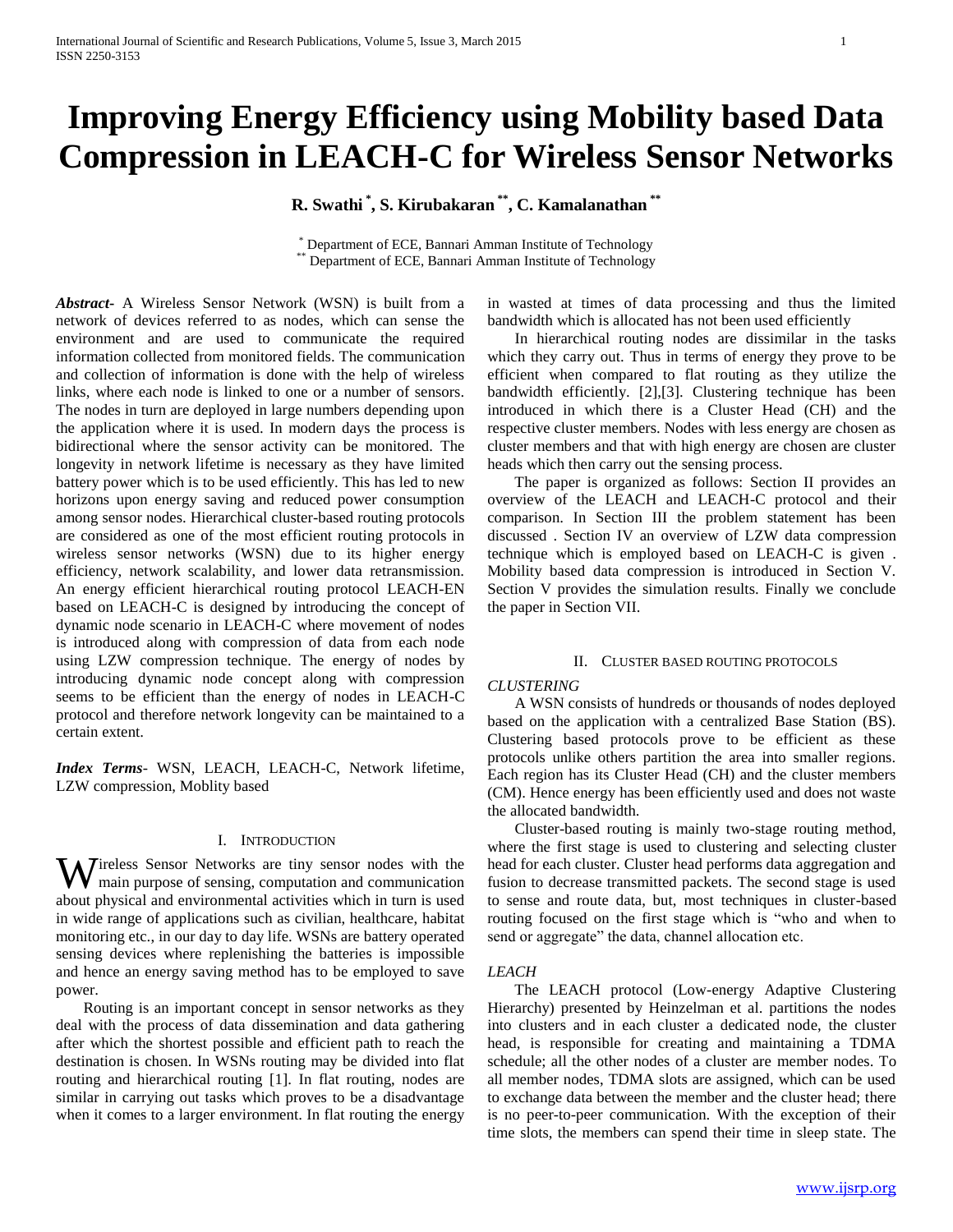cluster head aggregates the data of its members and transmits it to the sink node or to other nodes for further relaying.[4]. Since the sink is often far away, the cluster head must spend significant energy for this transmission.

 The protocol is organized in **rounds** and each round is subdivided into a setup phase and a steady-state phase . The **setup phase** starts with the self-election of nodes to cluster heads. In the **advertisement phase**, the cluster heads inform their neighbourhood with an advertisement packet. The cluster heads contend for the medium using a CSMA protocol with no further provision against the hidden-terminal problem[5].. The non cluster head nodes pick the advertisement packet with the strongest received signal strength. In the following cluster-setup phase, the members inform their cluster head ("join"), again using a CSMA protocol. After the cluster setup-phase, the cluster head knows the number of members and their identifiers.

 It constructs a TDMA schedule, picks a CDMA code randomly, and broadcasts this information in the broadcast schedule sub-phase. After this, the TDMA steady-state phase begins. Because of collisions of advertisement or join packets, the protocol cannot guarantee that each non cluster head node belongs to a cluster[6]. However, it can guarantee that nodes belong to at most one cluster. The cluster head is switched on during the whole round and the member nodes have to be switched on during the setup phase and occasionally in the steady-state phase, according to their position in the cluster's TDMA schedule. LEACH would not be able to cover large geographical areas of some square miles or more, because a cluster head two miles away from the sink likely does not have enough energy to reach the sink at all, not to mention achieving a low BER.



**Figure 1. Organization of LEACH**

# *LEACH-C*

 LEACH-C (LEACH-Centralized), a protocol that uses a centralized clustering algorithm and the same steady-state protocol as LEACH (e.g., nodes send their data to the clusterhead, and the cluster head aggregates the data and sends the aggregate signal to the base station). During the set-up phase of LEACH-C, each node sends information about its current location and energy level to the base station. The base station runs an optimization algorithm to determine the clusters for that round. The clusters formed by the base station will in general be better than those formed using the distributed algorithm[7]..

 However, LEACH-C requires that each node transmit information about its location to the base station at the beginning of each round. This information may be obtained by using a global positioning system (GPS) receiver that is activated at the beginning of each round to get the node's current location.

## III. PROBLEM STATEMENT

 A sensor node is a tiny device that includes three basic components: a sensing subsystem for data acquisition from the physical surrounding environment, a processing subsystem for local data processing and storage, and a wireless communication subsystem for data transmission. In addition, a power source supplies the energy needed by the device to perform the programmed task. This power source often consists of a battery with a limited energy budget. In addition, it could be impossible or inconvenient to recharge the battery, because nodes may be deployed in a hostile or unpractical environment. On the other hand, the sensor network should have a lifetime long enough to fulfil the application requirements. In many cases a lifetime in the order of several months, or even years, may be required. Thus, the design of energy efficient cluster-based is very important to prolong the life time of the sensor node by improvising LEACH-C protocol in terms of transmission of data and also enhancing node movements and positions the energy.

## IV. PROPOSED SYSTEM

## *A. CLUSTER FORMATION*

 During the set-up phase of LEACH-C, each node sends information about its current location and energy level to the base station. The base station runs an optimization algorithm to determine the clusters for that round. The clusters formed by the base station will in general be better than those formed using the distributed algorithm. However, LEACH-C requires that each node transmit information about its location to the base station at the beginning of each round[6],[7]. This information may be obtained by using a global positioning system (GPS) receiver that is activated at the beginning of each round to get the node's current location. The life time of the cluster head is increased due to the randomized rotation of the cluster. Based on the energy level the cluster head is selected. The sensor node with higher energy is converted as the cluster head.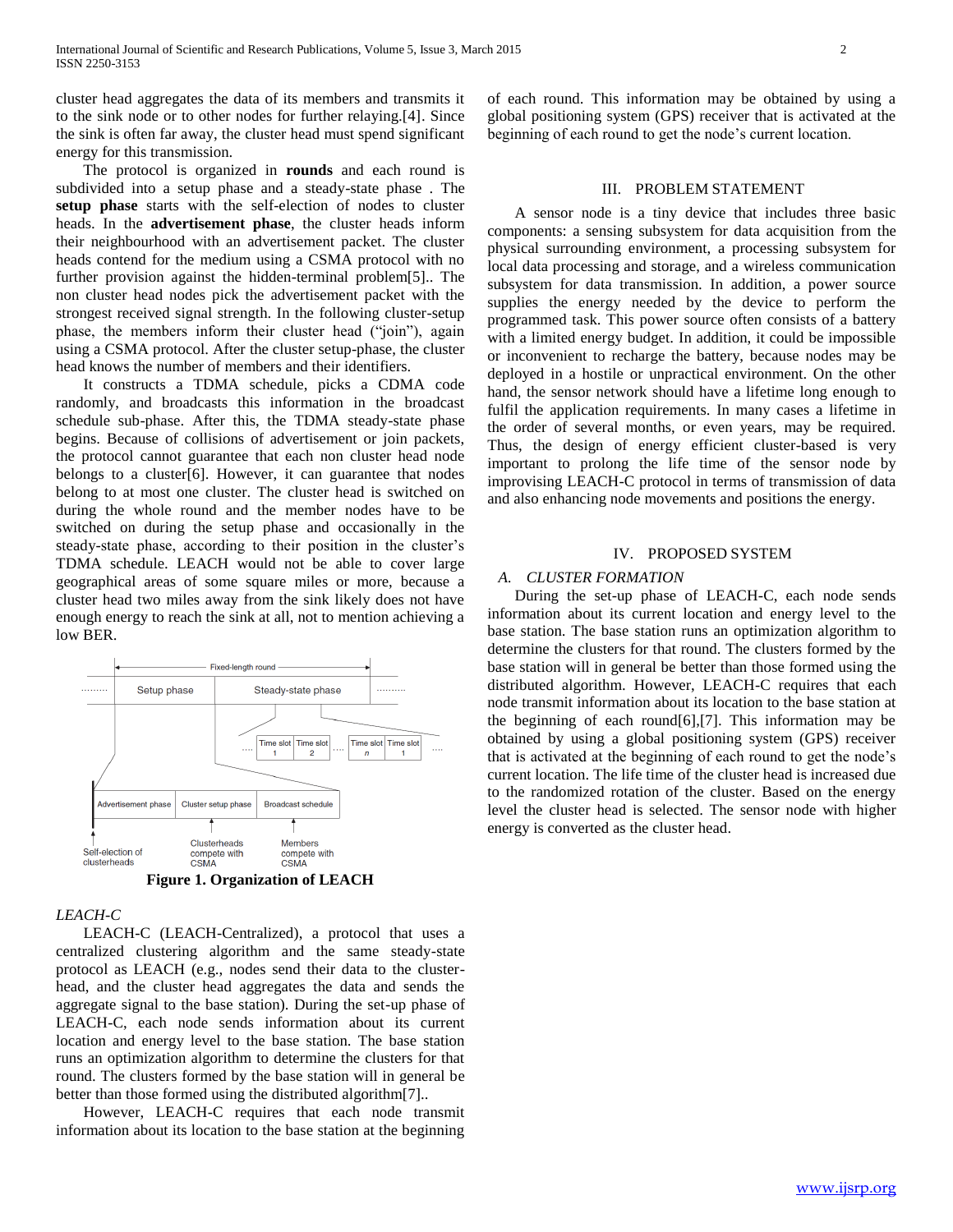

## **Figure 2. Cluster head selection based on energy level**

# *B. IMPLEMENTATION OF LZW(LEMPEL-ZIV-WELCH) COMPRESSION IN LEACH-C*

Lempel–Ziv–Welch (LZW) is a universal lossless data [compression](http://en.wikipedia.org/wiki/Lossless_data_compression) [algorithm](http://en.wikipedia.org/wiki/Algorithm) . The algorithm is simple to implement, and has the potential for very high throughput in hardware implementations. It was the algorithm of the widely used Unix file compression utility [compress,](http://en.wikipedia.org/wiki/Compress) and is used in the [GIF](http://en.wikipedia.org/wiki/GIF) image format. A particular LZW compression algorithm takes each input sequence of bits of a given length (for example, 12 bits) and creates an entry in a table (sometimes called a "dictionary" or "codebook") for that particular bit pattern, consisting of the pattern itself and a shorter code.



**Figure 3. LZW Compression**

 As input is read, any pattern that has been read before results in the substitution of the shorter code, effectively compressing the total amount of input to something smaller. Unlike earlier approaches, known as LZ77 and LZ78, the LZW algorithm does include the look-up table of codes as part of the compressed file. The decoding program that un-compresses the file is able to build the table itself by using the algorithm as it processes the encoded input.

*Encoding*

- Initialize the dictionary to contain all strings of length one
- Find the longest string W in the dictionary that matches the current input
- Emit the dictionary index for W to output and remove W from the input
- Add W followed by the next symbol in the input to the dictionary
- Go to Step 2

 A dictionary is initialized to contain the single-character strings corresponding to all the possible input characters (and nothing else except the clear and stop codes if they're being used). The algorithm works by scanning through the input string for successively longer substrings until it finds one that is not in the dictionary. When such a string is found, the index for the string without the last character (i.e., the longest substring that *is* in the dictionary) is retrieved from the dictionary and sent to output, and the new string (including the last character) is added to the dictionary with the next available code. The last input character is then used as the next starting point to scan for substrings.

# *Decoding*

 The decoding algorithm works by reading a value from the encoded input and outputting the corresponding string from the initialized dictionary. In order to rebuild the dictionary in the same way as it was built during encoding, it also obtains the next value from the input and adds to the dictionary the **[concatenation](http://en.wikipedia.org/wiki/Concatenation)** of the current string and the first character of the string obtained by decoding the next input value, or the first character of the string just output if the next value cannot be decoded (If the next value is unknown to the decoder, then it must be the value that will be added to the dictionary this iteration, and so its first character must be the same as the first character of the current string being sent to decoded output). The decoder then proceeds to the next input value (which was already read in as the "next value" in the previous pass) and repeats the process until there is no more input, at which point the final input value is decoded without any more additions to the dictionary.

## V. MOBILITY BASED DATA COMPRESSION

 In LEACH the election and cluster head rotation makes sure that the cluster heads do not die due to prolonged extra work. This is done by the random rotation of the cluster head duty across the nodes in the cluster by considering the energy level of the nodes. In view of mobility centric environment, the election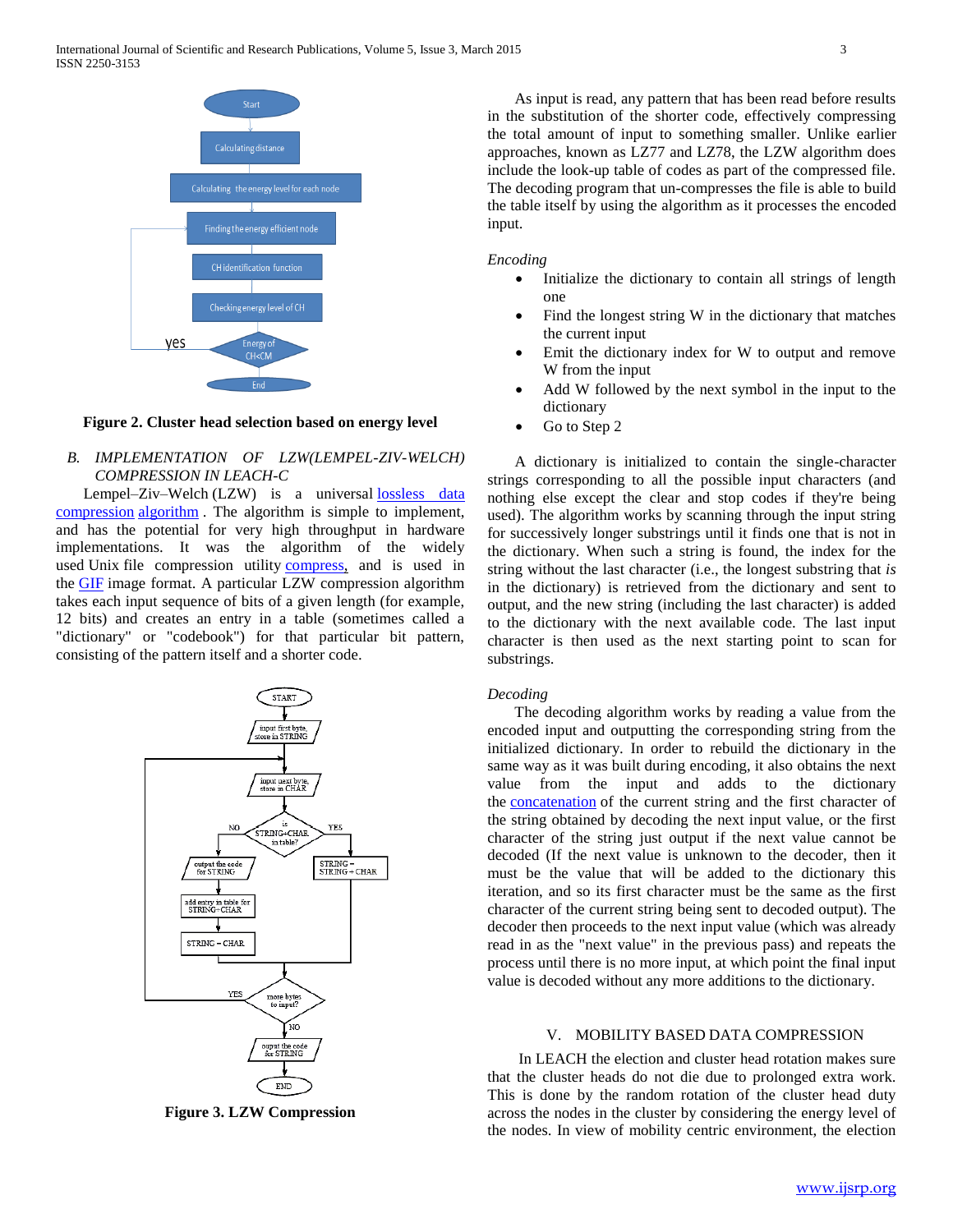of a cluster or the job rotation of the cluster head on purely energy level with node mobility into consideration. Node movement is introduced randomly along a particular distance covered by the BS. The node with the highest energy and lesser mobility is chosen to be the cluster head. The nodes at first move along a certain distance where during this period of time there may be a change in energy among nodes. The LEACH-C based approach is followed after this where the node with the highest energy is chosen to be the cluster head. Over a period of time this scenario of node position and energy may change and again the threshold value of energy is found out and the CH is chosen. When there is movement among member nodes, there are chances of nodes moving closer to the BS and hence its energy may not change at this distance at any cost.



**Figure 4. Mobility based technique**

 In the initial level of cluster, sink or BS that transmit a "Start" message to form cluster in network in its transition range of sensor nodes. This message received by sensors nodes which close to BS.

 The nodes are formed and then node movement is introduced. The energy of the nodes is checked and CH is identified. In every cycle the highest energy node is selected as CH. Energy changes when node movement is introduced.

 The simulation is carried out using NS-2 tool. The cluster heads are selected based on LEACH-C protocol after which randomized rotation of cluster heads take place. Data compression is done by entering data to nodes. Compression takes place at the respective cluster heads. Decompression is done at the base station.

## VI. RESULTS AND DISCUSSION

 When mobility of nodes is introduced along with compression in the LEACH-C protocol then the energy of nodes seems to perform well compared to the original LEACH-C protocol.



**Figure 5. Formation of nodes and data obtained for all nodes**

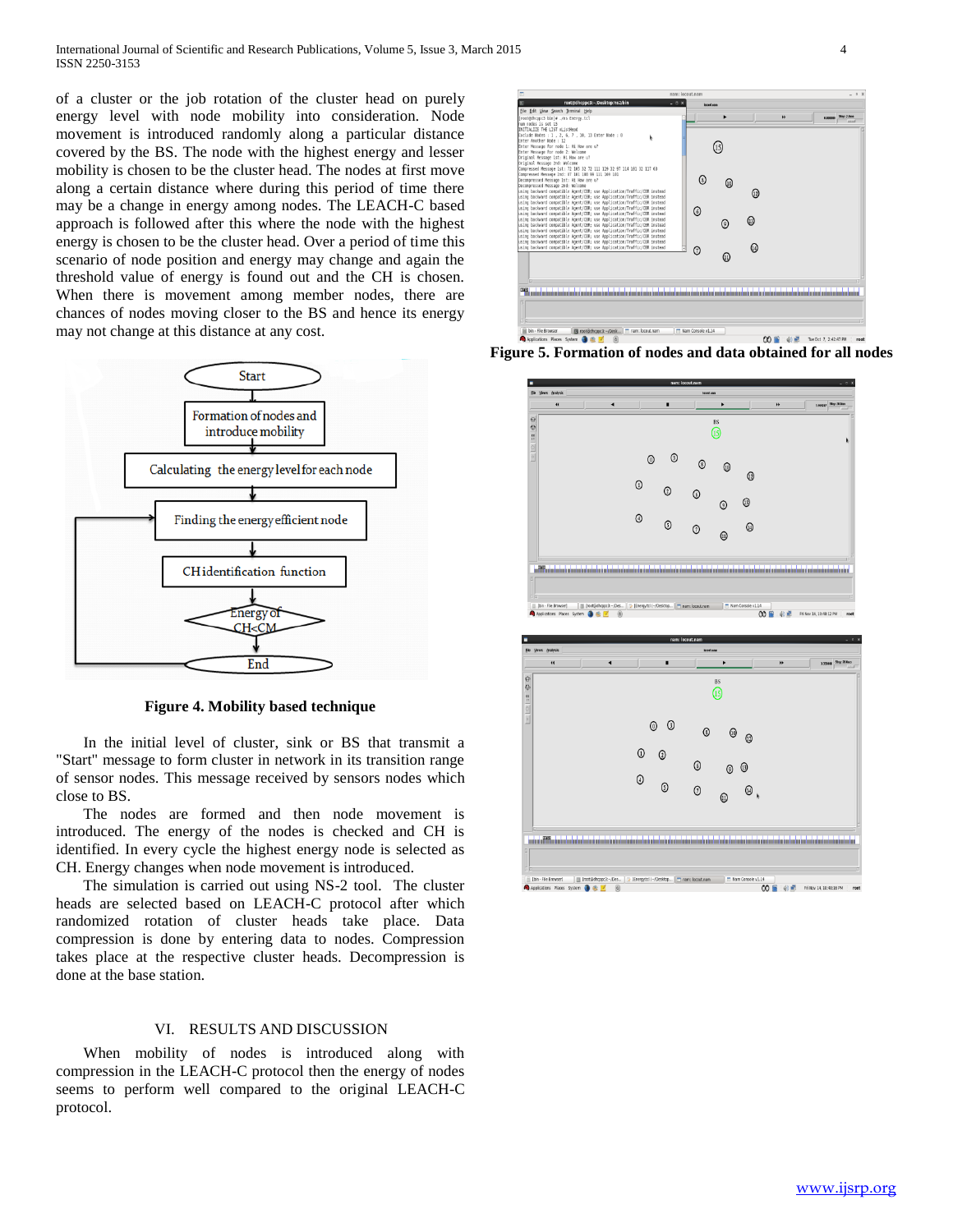International Journal of Scientific and Research Publications, Volume 5, Issue 3, March 2015 5 ISSN 2250-3153



**Figure 6, 7, 8, 9 Mobility among member nodes**

 Figure 6 shows that initially the CH are 1,6,13 and as the compression process goes on depending on the energy the CH changes to 2, 7, 10. In Fig 7,8,9 the CM compresses after which the CH receives this data. The data transmission to the BS is shown and at the BS the decompression of the sent data is done.





**CH after which BS decompresses at the receiving end**

# *A. PERFORMANCE OF LEACH AND LEACH-C*

 The LEACH and LEACH-C performance are conducted on the parameter of the time and energy. The time is given in the xaxis and the energy is given in the y-axis.



**Figure 14. Comparison based on Energy**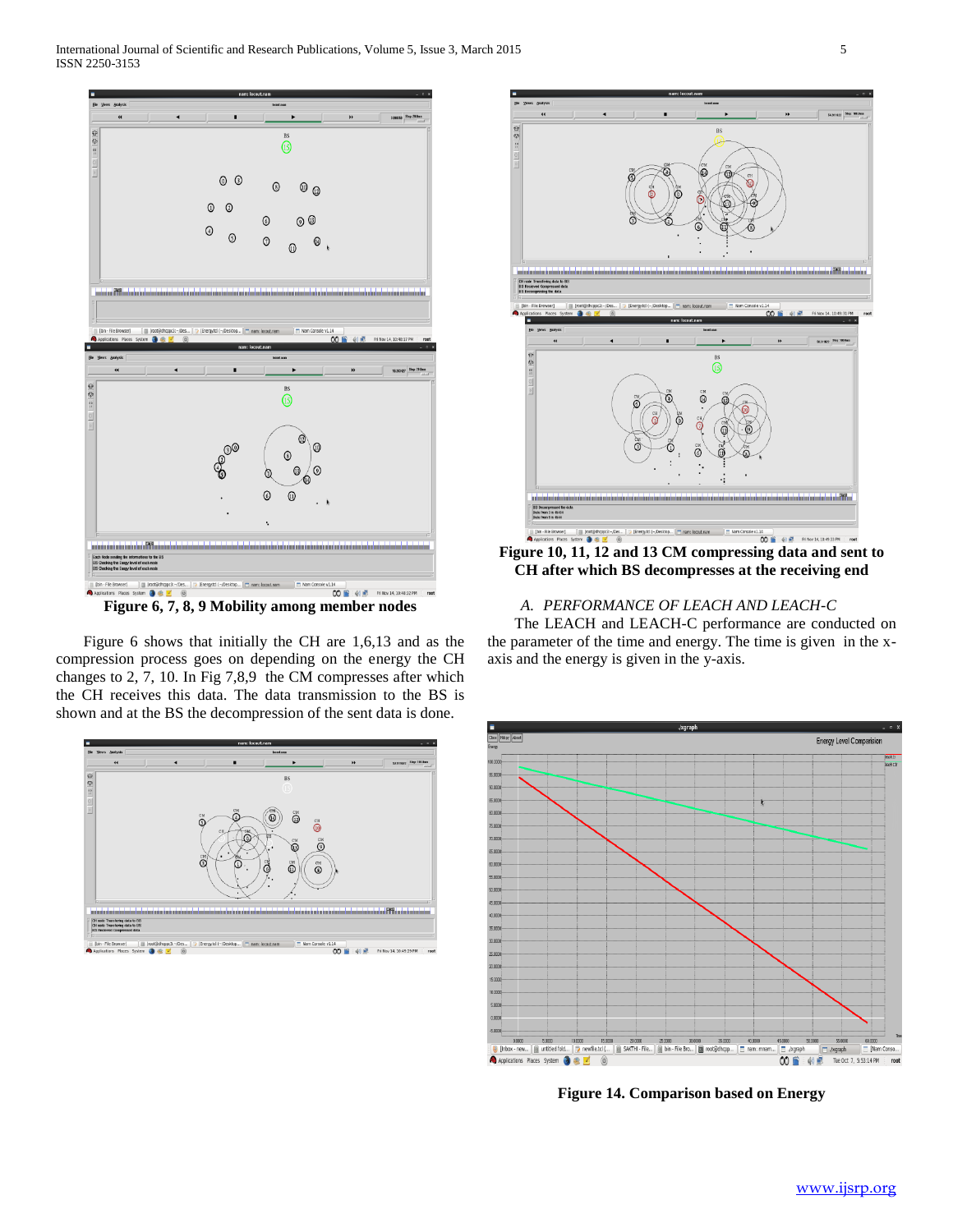International Journal of Scientific and Research Publications, Volume 5, Issue 3, March 2015 6 ISSN 2250-3153

 In the Figure 14. the Energy level of the leach and leach-c protocol as been displayed with respect to time. In the initial state both are at the same energy level. In case of leach they perform a poor clustering set up during a given round thus energy level decreases drastically but in case of the leach-c protocol they perform centralized clustering algorithm and also randomized rotation of the cluster head so energy is reduced gradually. Thus LEACH-C consumes less amount of energy.

# *B. PERFORMANCE OF COMPRESSED AND UNCOMPRESSED DATA*

The time is given in the x-axis and the energy is given in the yaxis. In the Fig 15 the data is transferred without compression it consumes large amount energy but When the data is transferred with compression they consume only less amount of energy



**Figure 15. Energy of Compressed and Uncompressed data**



 Figure 16 shows the comparison between residual energy of nodes in the network. Residual energy is nothing but the remaining energy at all nodes. The proposed protocol LEACH-EN show that when the number of nodes increases the energy among the nodes is balanced and residual energy using the LEACH-EN tend to be higher than the LEACH-C protocol. The number of nodes is taken along the x-axis and the energy in joules/bit is taken along the y-axis.

## VII. CONCLUSION

 The energy efficient hierarchical cluster based routing protocol seems to provide efficient routing based on two features. Firstly, the movement of nodes among the clusters will thus improvise the energy, as a node move closer to a base station hence distance is reduced for transmission. After consideration of this scenario the energy level is measured using LEACH-C based approach. Secondly, compressing data at the sending end and decompressing it with LEACH-C based approach for the energy level monitoring can prove to be energy efficient.

 Thus an energy efficient hierarchical routing protocol LEACH-EN is compared with the original LEACH-C under the above considerations and LEACH-EN seems to perform well to a certain extent when compared with that of the original LEACH-C protocol.

#### **REFERENCES**

- [1] Y. Yu, V.K. Prasanna, and B. Krishnamachari, Information Processing and Routing in Wireless Sensor Networks, chapter 1, World Scientific Pub Co Inc, 2006.
- [2] A.M. Zungeru, L. Ang, and K.P. Seng, "Classical and swarm intelligence based routing protocols for wireless sensor networks: A survey and comparison," Journal of Network and Computer Applications, vol. 35, no. 5, pp.1508–1536, September 2012.
- [3] M.C. Arboleda and N. Nasser, "Comparison of clustering algorithms and protocols for wireless sensor networks," in Canadian Conference on Electrical and Computer Engineering, CCECE '06'.
- [4] W.R. Heinzelman, A. Chandrakasan, and H. Balakrishnan, "Energyefficient communication protocol for wireless microsensor networks," in Proceedings of the 33rd Annual Hawaii International Conference on System Sciences.
- [5] O. Younis and S. Fahmy, "Heed: a hybrid, energy efficient, distributed clustering approach for ad hoc sensor networks," IEEE Transactions on Mobile Computing, 2004.
- [6] M. Chatterjee, S.K. Das, and D. Turgut, "WCA: A Weighted Clustering Algorithm for M obile Ad Hoc Networks," ClusterComputing, pp. 193-204, 2002.
- M . J. Handy, M . Haase, D. Timmermann, Low energy adaptive clustering hierarchy with deterministic cluster-head selection [C], Proceedings of IEEE International Workshop on Mobile and Wireless, Communications Networks, 2002, 368-372
- [8] Jian Xu, Dandan Qin "A new LEACH-Based Routing Clustering Protocol in WSN", Journal of information & computational Science (2013), 6005- 6011, http://www.joics.com.

#### AUTHORS

**First Author** – R. Swathi, Department of ECE, Bannari Amman Institute of Technology

**Second Author** – S. Kirubakaran, Department of ECE, Bannari Amman Institute of Technology